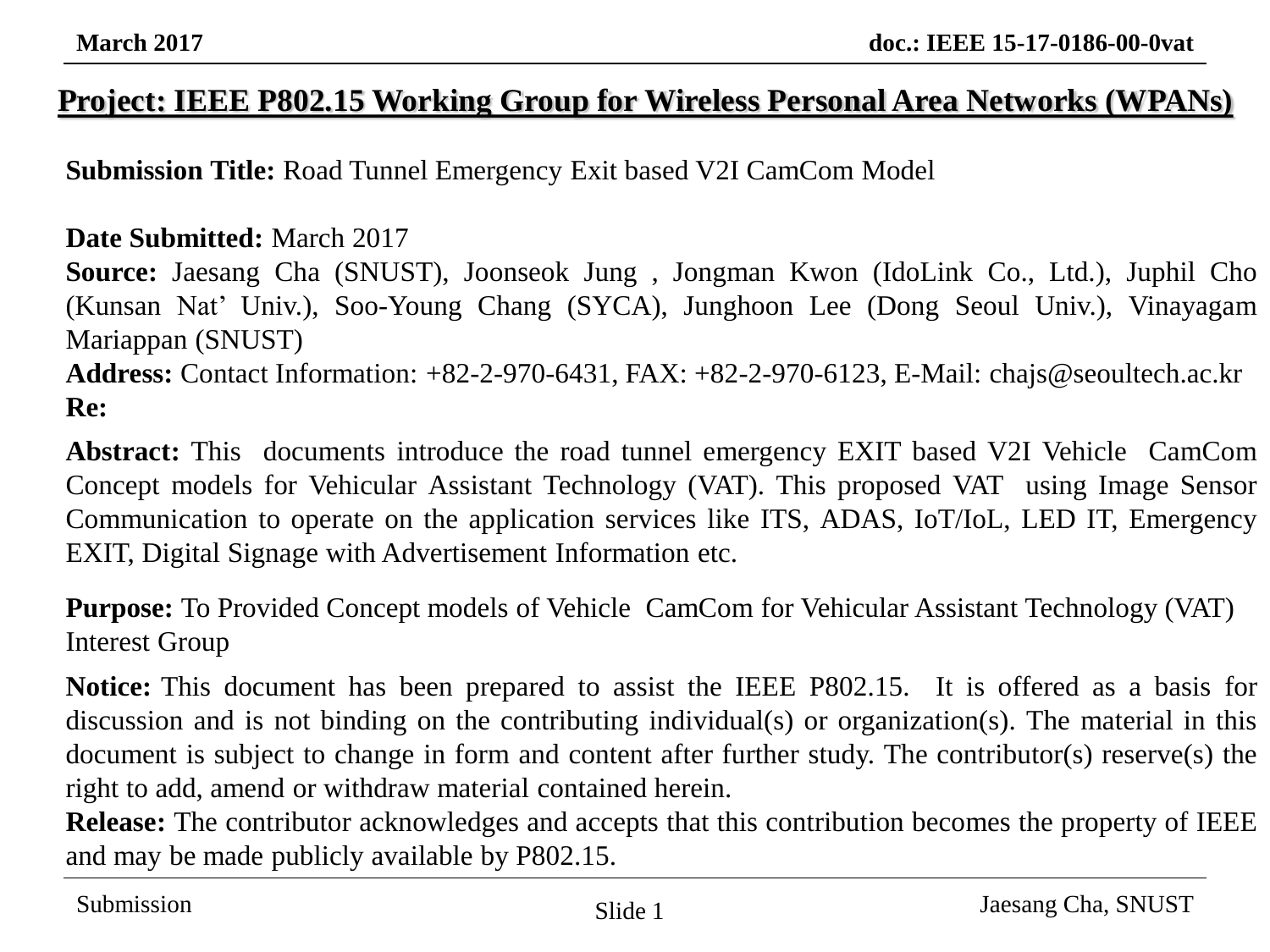# **Contents**

- Road Tunnel Emergency EXIT
- Problems and Safety Measures in Road Tunnels
- Emergency EXIT-CamCom Link for Road Tunnel
- Conclusion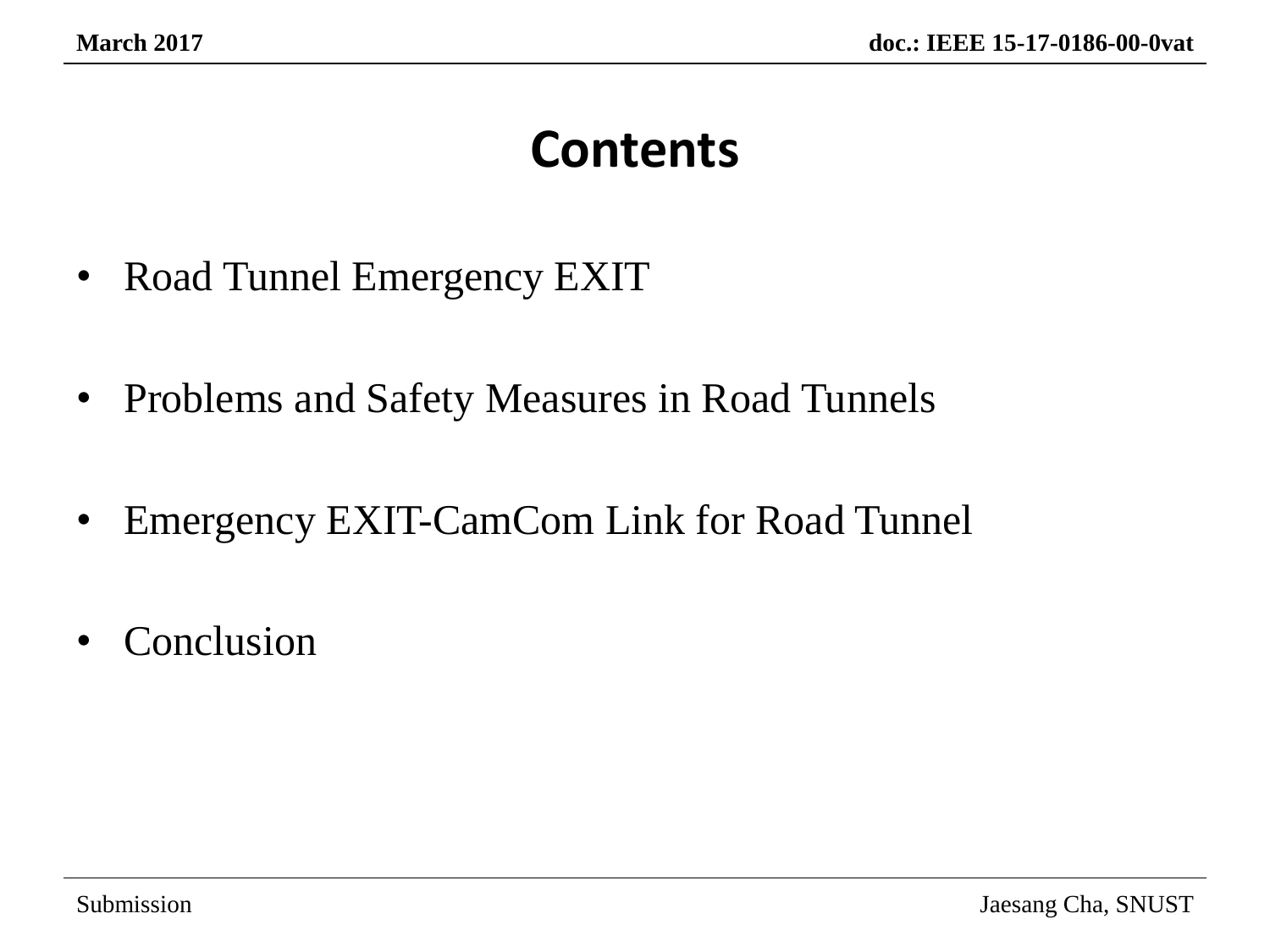# **Road Tunnel Emergency EXIT**

- Road Tunnel Emergency Conditions
	- Vehicle Breakdowns and Accidents
	- Fire and Smoke Spreading
	- Electrical System Fail
	- Disabled or drunken or unhealthy people loosing control of Vehicle when equipping and operating road tunnels
	- Any other natural disasters
- Emergency Aids in Road Tunnel
	- Emergency Walkways
	- Fire Extinguishers
	- Emergency Phones and Emergency Telephone Boxes
	- Emergency Exit Doors
	- Emergency route change exits, and etc.

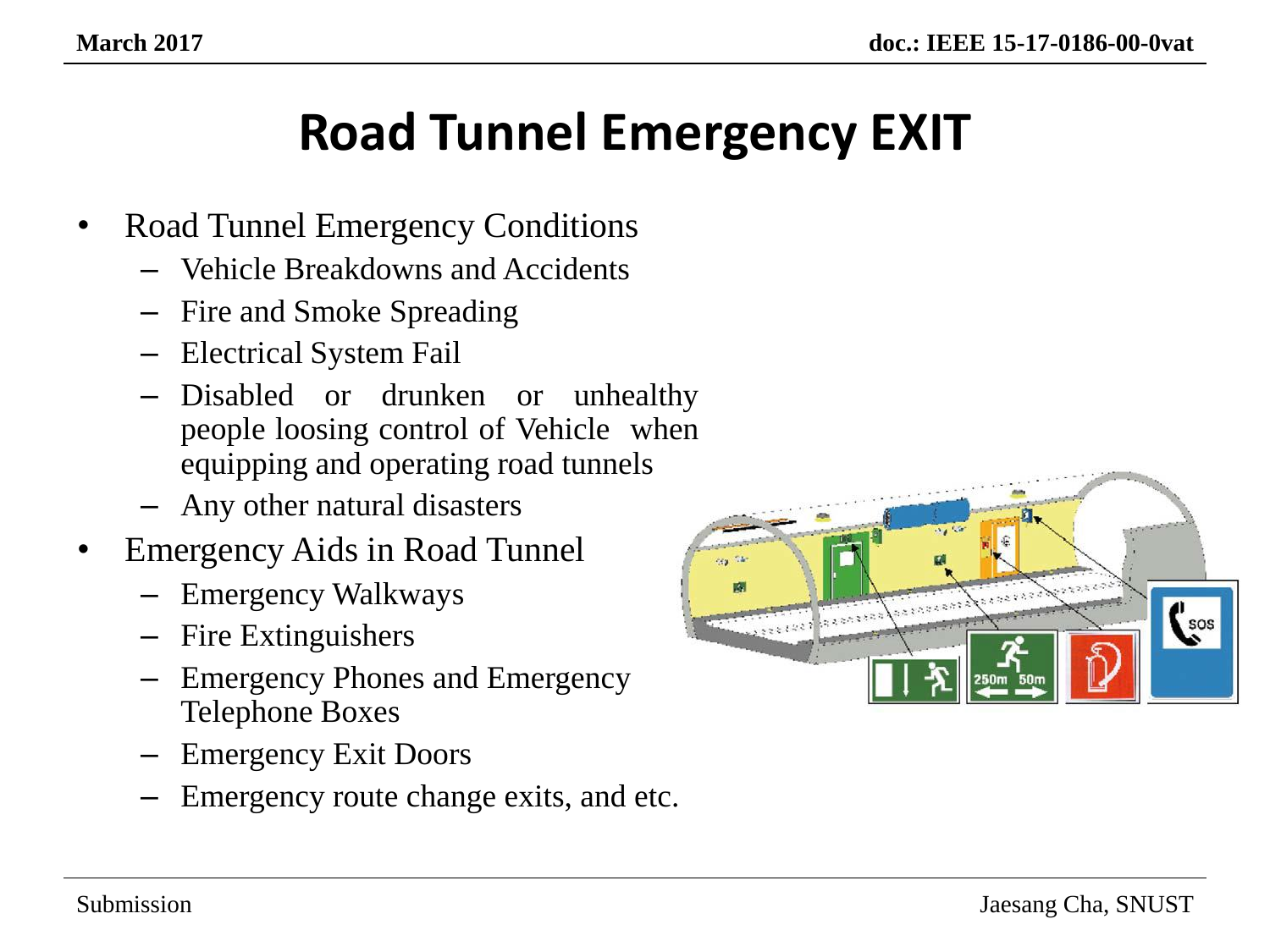# **Problems and Safety Measures in Road Tunnels**

- Possible Problems in Road Tunnel at Emergency Conditions
	- Accessibility of emergency walkways
	- Accessibility and usability of emergency phones and emergency telephone boxes
	- Locating the emergency exits
	- Opening the emergency exit doors
- Safety Measures in Road Tunnels
	- Escape route signs with orientation light
	- mounted every 25 m or less
	- in the future with a tactile marking

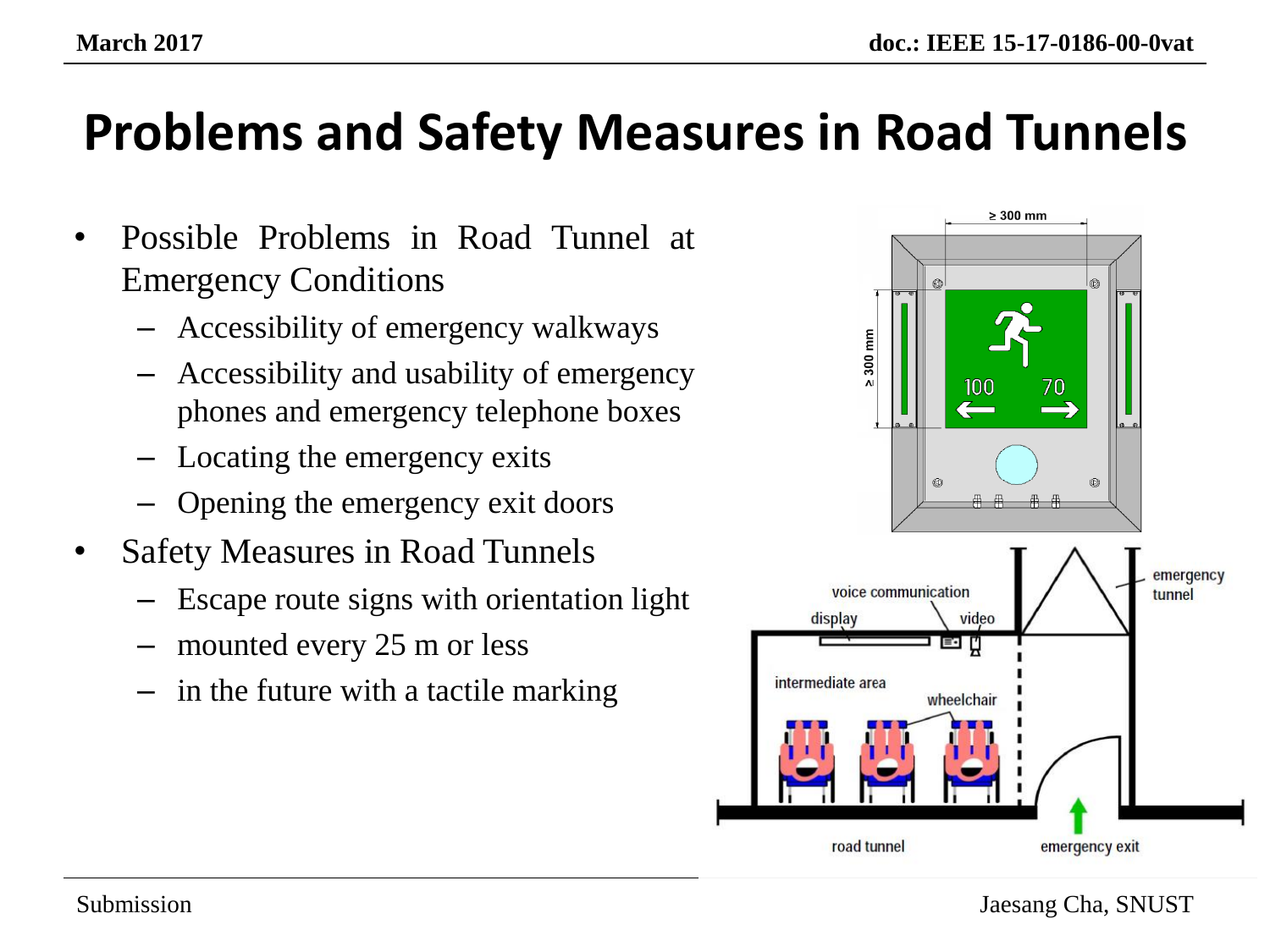

- Advantages
	- Provides Safety Evacuation Assistance
	- Real-Time Environmental Condition Information Sharing
	- Guides to Emergency First Aid Centers
- V2I CamCom Link between Road Tunnel<br>V2I Emergency EXIT CamCom Link **Franching Communist** External Vehicle Front View Emergency EXIT and Vehicle Front View Camera
	- Emergency EXIT used for Indicating Tunnel emergency EXIT route as well as Emergency LED based CamCom Tx
	- Uses Modulation Techniques
		- OOK
		- Multilevel PPM
		- Inverted PPM
		- Sub Carrier PPM
		- DSSS SIK
	- Vehicle Tracking Emergency EXIT sing Front view camera work as Rx
	- Road Tunnel Tx Transmits
		- <sup>□</sup> Exit Locations, Location to Travel to get main entrance, direction to travel and Tunnel Environment Conditions Informations
		- Location Informations
		- Real-Time Traffic Informations Inside Tunnel and Near Area
		- First Aid Information
		- Near by Fire Station, Hospitals informations
	- Provide high end evacuation assistance information to escape and ensures roadway human safety measures